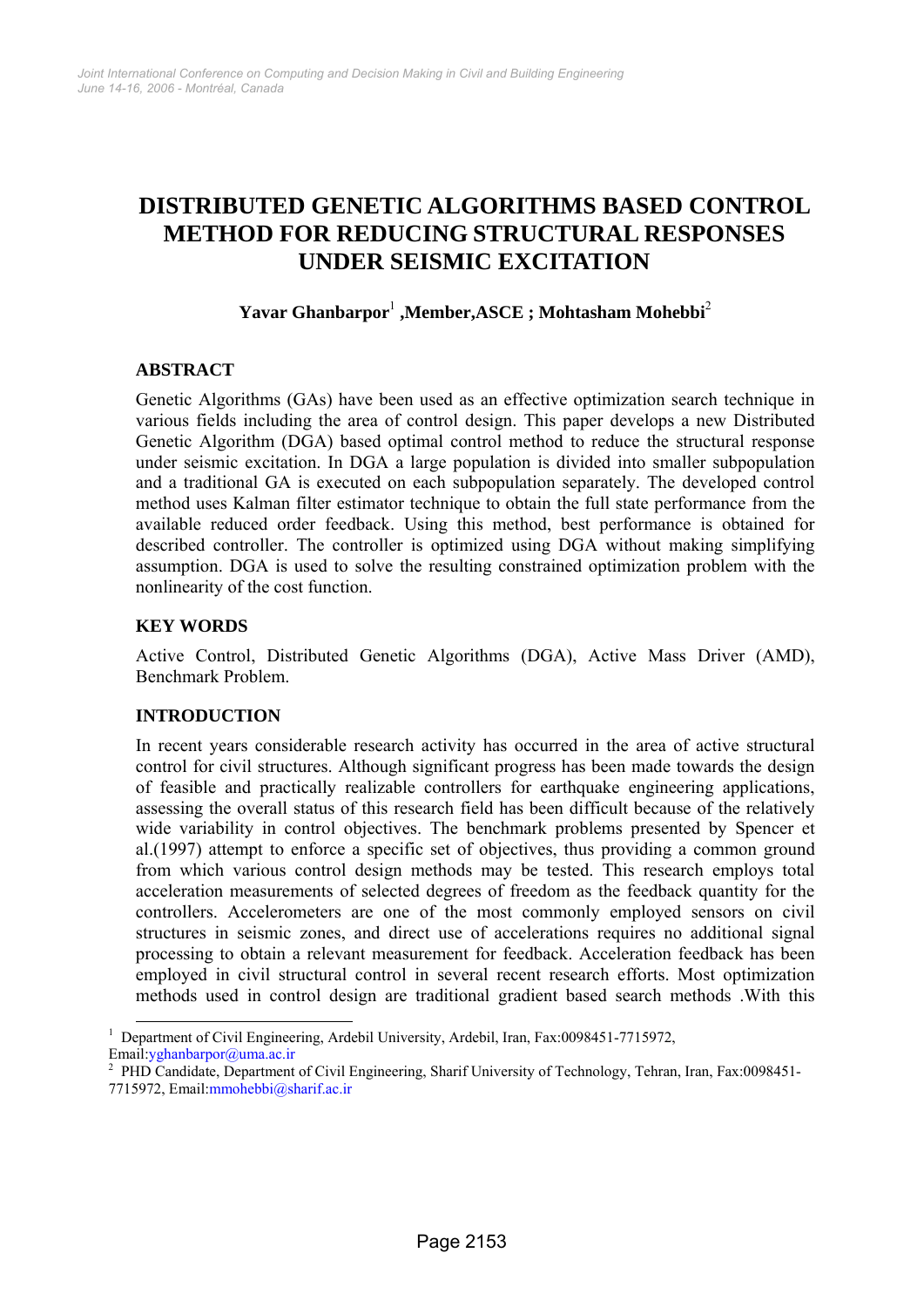approach there are difficulties associated in selecting the suitable continuous differentiable cost function and in considering nonlinearities (Gray et al. 1995).Compared with the traditional gradient based search methods, Genetic Algorithms (GAs) efficiently find an optimal value from the complex and possibly discontinuous solution space because the fitness function is the only information required of the problem. GAs does not require reformulating the problem into a suitable form unlike traditional gradient based search techniques. As a result, GA's provides a lot of flexibility in the controller design and optimization. Genetic Algorithms in the field of control systems have considerable works but in the field of structural control we have very few works. In the field of structural control design, GAs have been used successfully to obtain gains for optimal controller(Kundu and Kawata 1996) , tune the weights of neuro–controllers (Lewis and Fagg 1992), and scale parameters of fuzzy controllers (Kim et al. 1995) obtain the gains from state space reconstruction (Kim and Ghaboussi, 1997).

For the control of the civil structures, we proposed a new Real-Coded Distributed Genetic Algorithms based control method. The proposed control method estimates the system states from the available reduced order feedback using the Kalman Filter technique and optimizes control gain by using DGA. The advantages of this method are the flexibility, simplicity and robustness.

## **EXPERIMENTAL STRUCTURE**

The structure on which the evaluation model is based is an actively controlled, three-story, single-bay, model building considered in Dyke et al*.* (1995). The test structure, shown in Figs. 1 and 2, is designed to be a scale model of the prototype



Figure 1. Three Degree-of-Freedom Figure 2. Schematic Diagram of Test Structure with AMD System. Experimental Setup.



Building discussed in Chung, et al. (1989) and is subject to one-dimensional ground motion. The building frame is constructed of steel, with a height of 158 cm. The floor masses of the model weigh a total of 227 kg, distributed evenly between the three floors. The time scale factor is 0.2, making the natural frequencies of the model approximately five times those of the prototype. The first three modes of the model structural system are at 5.81 Hz, 17.68 Hz and 28.53 Hz, with associated damping ratios given, respectively, by 0.33%, 0.23%, and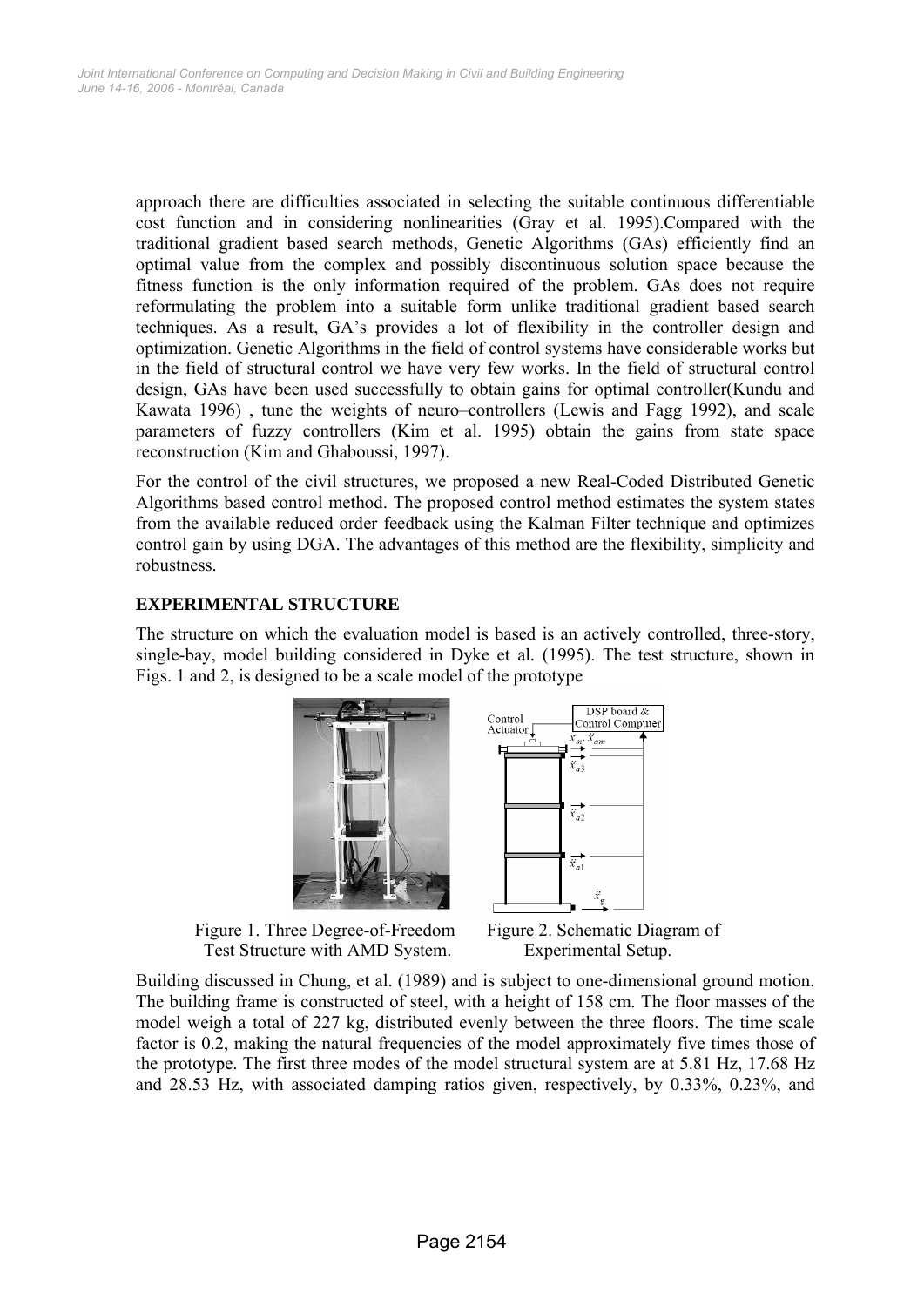0.30%. The ratio of model quantities to those corresponding to the prototype structure are: force = 1:60, mass = 1:206, time = 1:5, displacement = 4:29 and acceleration = 7:2. For control purposes, a simple implementation of an active mass driver (AMD) was placed on the third floor of the structure.

#### **EVALUATION MODEL:**

The model used for controller design and analysis is the evaluation model described in previous section. This model has 28 states and it is given by the following equations:

$$
\dot{x} = Ax + E\ddot{x}_g + Bu \tag{1a}
$$

$$
y = C_y x + F_y \ddot{x}_g + D_y u, \tag{1b}
$$

Where x is the state vector,  $\ddot{x}_g$  is the ground acceleration, u is a scalar control input, and y is the measurement vector available to the controller. The measurement vector y is partitioned into  $y = [y_1 \ y_2]$  where:

$$
y_{1} = \begin{bmatrix} x_{m} \\ \ddot{x}_{a1} \\ \ddot{x}_{a2} \\ \ddot{x}_{an} \\ \ddot{x}_{am} \end{bmatrix} \text{ and } y_{2} = \ddot{x}_{g}. \tag{2}
$$

$$
y^{T} = [y_{1}^{T} y_{2}] \tag{3}
$$

$$
U=K.X \tag{4}
$$

The units of the control input u and the measurement y are volts; thus, the input-output map from u to y is nondimensional. No attempt is made to reduce the order of the model for design purposes. This is because the number of states is within the range that can be handled by the design methods used in this paper. The controllers are designed using continuous-time methods without taking into account time/amplitude quantizations; these discriminations are incorporated later to obtain the implementable control laws.

#### **EVALUATION CRITERIA AND IMPLEMENTATION CONSTRAINTS:**

The evaluation criteria and implementation constraints are denoted in Spencer et al (1997) and repeated here for completeness.

#### **Stochastic evaluation criteria**

In this case, the ground acceleration  $\ddot{x}_g$  is a stationary stochastic process with power spectral density:

$$
S_{\ddot{x}_g\ddot{x}_g}(\omega,\omega_g,\zeta_g) = S_0(\omega_g,\zeta_g) \frac{4\zeta_g^2 \omega_g^2 \omega^2 + \omega^4}{\left(\omega^2 - \omega_g^2\right)^2 + 4\zeta_g^2 \omega_g^2 \omega^2}
$$
(5)

Where the natural frequency  $\omega_{\rm g}$  and the damping ratio  $\xi_{\rm g}$  lie in prescribed intervals. The scaling factor  $S_0$  keeps constant the RMS value of the ground acceleration irrespective of changes in  $\omega_{\rm g}$  and  $\xi_{\rm g}$ . In addition to this ground disturbance, the entire measurement vector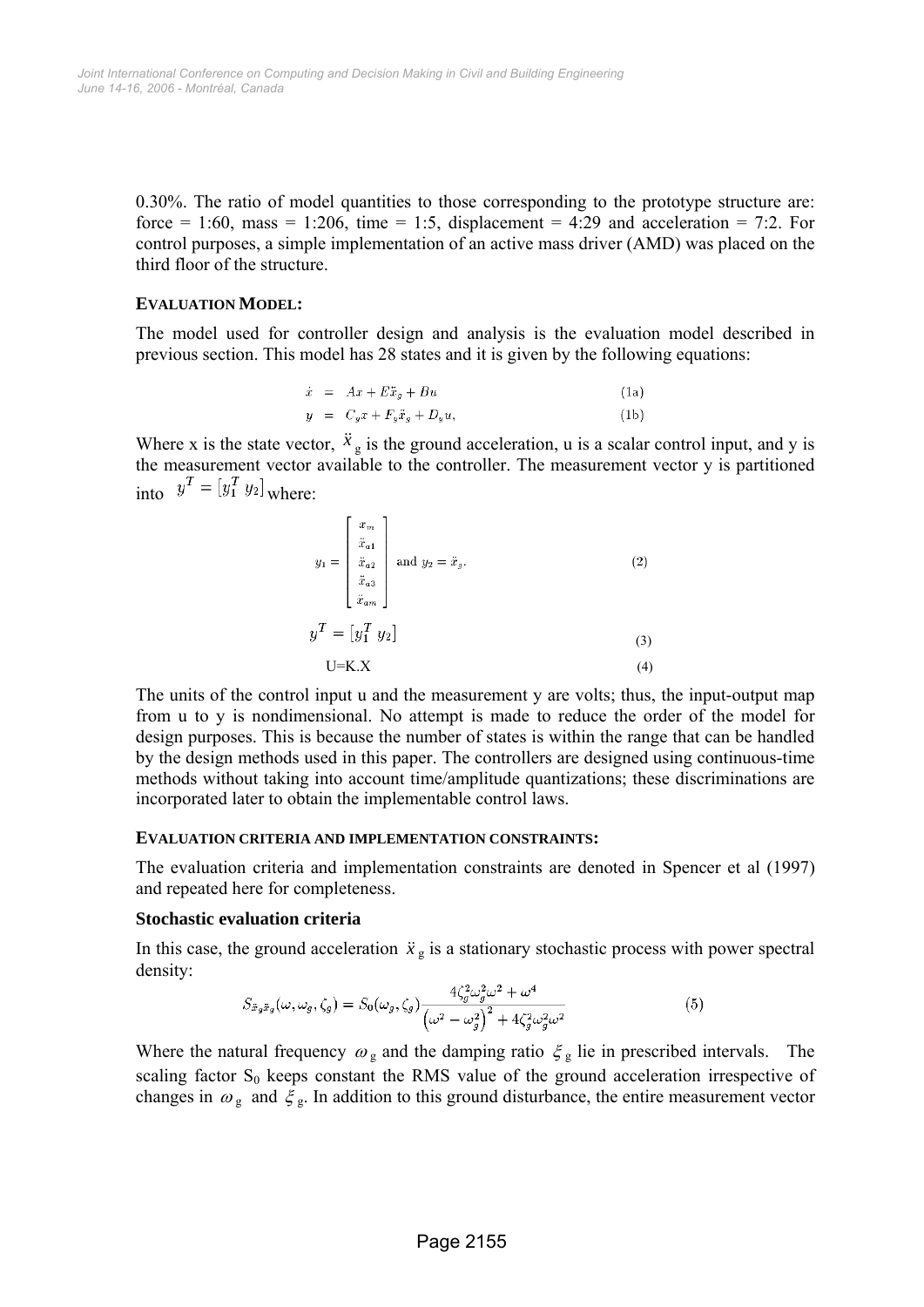y is corrupted by the measurement noise v. Each component of the measurement noise is modeled as a stationary white noise process. When both the random ground disturbance and the measurement noise are applied to the structure, the effectiveness of the controller is to be measured by the following criteria:

$$
J_1 = \max\left\{\frac{\sigma_{d1}}{\sigma_{x_{30}}}, \frac{\sigma_{d2}}{\sigma_{x_{30}}}, \frac{\sigma_{d3}}{\sigma_{x_{30}}}\right\}
$$
  
\n
$$
J_2 = \max\left\{\frac{\sigma_{\ddot{x}_{a1}}}{\sigma_{\ddot{x}_{a30}}}, \frac{\sigma_{\ddot{x}_{a2}}}{\sigma_{\ddot{x}_{a30}}}, \frac{\sigma_{\ddot{x}_{a3}}}{\sigma_{\ddot{x}_{a30}}}\right\}
$$
  
\n
$$
J_3 = \max\left\{\frac{\sigma_{x_m}}{\sigma_{x_{30}}}\right\}
$$
  
\n
$$
J_4 = \max\left\{\frac{\sigma_{\ddot{x}_{am}}}{\sigma_{\ddot{x}_{a30}}}\right\}
$$
  
\n
$$
J_5 = \max\left\{\frac{\sigma_{\ddot{x}_{am}}}{\sigma_{\ddot{x}_{a30}}}\right\}
$$
  
\n(6)

Where the interstory drifts d<sub>i</sub> are the relative lateral displacements between floors ( $d_1 = x_1, d_2$ )  $= x_2-x_1, d_3 = x_3-x_2$ ,  $\dot{x}_i$  is the lateral velocity of floor i, and  $\ddot{x}_{ai}$  represents the absolute lateral acceleration of floor i. The signals  $x_m$ ,  $\dot{x}_m$  and  $\ddot{x}_m$  are the displacement (relative to the 3rd floor), velocity and absolute acceleration of the active mass driver. Finally, the normalization constants  $\sigma_{x30}$ ,  $\sigma_{\dot{x}30}$ , and  $\sigma_{\ddot{x}30}$  are, respectively, the worst case RMS values of the 3rd floor position, velocity and absolute acceleration, over all allowed values of  $\omega_{\rm g}$  and  $\zeta_{\rm g}$ , when the loop is open. In addition, the following hard constraints must be met

$$
\sigma_u \le 1 \text{ v}, \quad \sigma_{\ddot{x}_{am}} \le 2 \text{ g}, \quad \sigma_{x_m} \le 3 \text{ cm}.\tag{7}
$$

The criteria (6) and the RMS values dening the constraints (7) depend on the parameters  $\omega_{\rm g}$ and  $\xi_g$  of the disturbance model (5). When evaluating the criteria, and constraints, for a given controller, these quantities need to be maximized over  $\omega_{\rm g}$  and  $\xi_{\rm g}$  to determine the worst possible values. This is to be done using the following ranges

> 3.18 Hz  $\leq \omega_g \leq 19.1$  Hz,  $0.3 \leq \zeta_g \leq 0.7$ .  $(8)$

#### **Deterministic evaluation criteria**

In this case, the ground acceleration is one of two historical earthquake records: 1940 El Centro NS and 1968 Hachinohe NS. The controller is evaluated according to the following criteria:

$$
J_{6} = \max_{\substack{\text{Bl Centro} \\ \text{Hachinoke}}} \max_{t} \left\{ \frac{|d_{1}(t)|}{x_{30}}, \frac{|d_{2}(t)|}{x_{30}}, \frac{|d_{3}(t)|}{x_{30}} \right\} \qquad J_{9} = \max_{\substack{\text{Bl Centro} \\ \text{Hachinoke}}} \max_{t} \frac{\max_{t} \frac{|x_{m}(t)|}{x_{30}}}{\frac{|\ddot{x}_{a1}(t)|}{\ddot{x}_{a30}}, \frac{|\ddot{x}_{a2}(t)|}{\ddot{x}_{a30}}, \frac{|\ddot{x}_{a3}(t)|}{\ddot{x}_{a30}} \right\} \qquad J_{10} = \max_{\substack{\text{Bl Centro} \\ \text{Bl Centro} \\ \text{Hachinoke}}} \max_{t} \frac{|\ddot{x}_{am}(t)|}{\ddot{x}_{a30}}
$$
\n
$$
J_{8} = \max_{\substack{\text{Hachinoke} \\ \text{Hachinoke}}} \max_{t} \frac{|x_{m}(t)|}{x_{30}}
$$
\n
$$
J_{9} = \max_{t} \max_{t} \frac{|x_{m}(t)|}{\ddot{x}_{30}}
$$
\n
$$
J_{9} = \max_{t} \max_{t} \frac{|x_{m}(t)|}{\ddot{x}_{30}}
$$
\n
$$
J_{10} = \max_{t} \max_{t} \frac{|x_{m}(t)|}{\ddot{x}_{30}}
$$
\n
$$
J_{11} = \max_{t} \max_{t} \frac{|x_{m}(t)|}{\ddot{x}_{30}}
$$
\n
$$
J_{12} = \max_{t} \max_{t} \frac{|x_{m}(t)|}{\ddot{x}_{30}}
$$
\n
$$
J_{13} = \max_{t} \max_{t} \frac{|x_{m}(t)|}{\ddot{x}_{30}}
$$
\n
$$
J_{14} = \max_{t} \max_{t} \frac{|x_{m}(t)|}{\ddot{x}_{30}}
$$
\n
$$
J_{15} = \max_{t} \max_{t} \frac{|x_{m}(t)|}{\ddot{x}_{30}}
$$
\n
$$
J_{16} = \max_{t} \max_{t} \frac{|x_{m}(t)|}{\ddot{x}_{30}}
$$
\n
$$
J_{17} = \max_{t} \max_{t} \frac{|x_{m}(t)|}{
$$

Where  $x_{30}$ ,  $\dot{x}_{30}$  and  $\ddot{x}_{a30}$  are the largest peak values, taken over both earthquake records, of the 3rd floor position, velocity and absolute acceleration, respectively, when no controller is present. In addition, the following hard constraints must be met: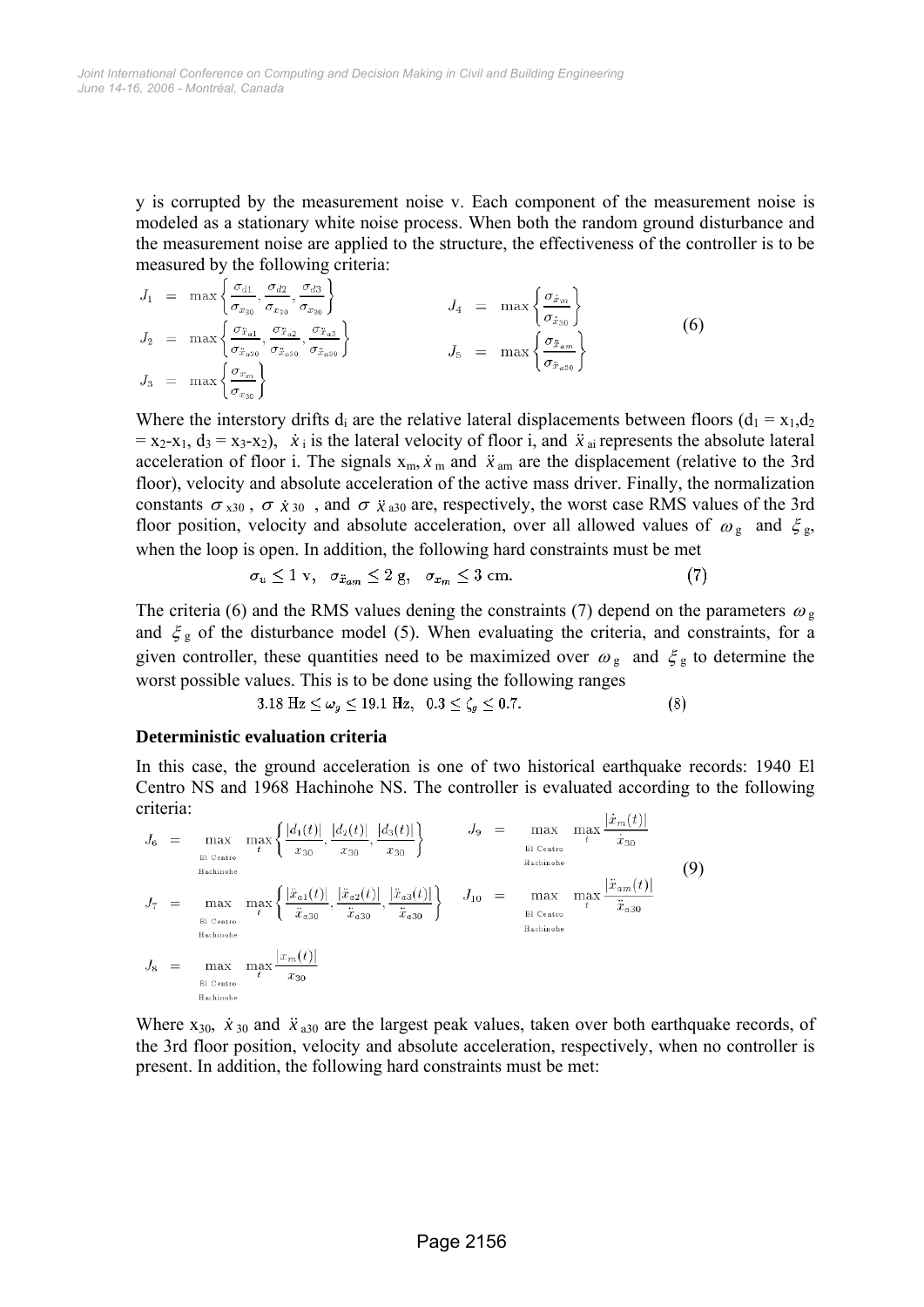*June 14-16, 2006 - Montréal, Canada Joint International Conference on Computing and Decision Making in Civil and Building Engineering*

```
\max \max |u(t)| \leq 3 v
                                                     \max max |x_m(t)| \leq 9 cm.
  El Centro
                                                                                                        (10) 
                                                    El Centro
  Hachinohe
                                                    Hachinohe
\max \max |\ddot{x}_{am}(t)| \leq 6 g
El Centro
Hachinohe
```
Evaluation criteria for the peak responses are non–dimensionalized with respect to the corresponding uncontrolled peak third floor responses. For the El Centro earthquake,  $x_{30}$  = 3.37 cm,  $\dot{x}_{30}$  = 131 cm/sec, and  $\ddot{x}$  a<sub>30</sub> = 5.05 g. For the Hachinohe Earthquake, x<sub>30</sub> = 1.66 cm,  $\dot{x}_{3o}$  = 58.3 cm/sec and  $\ddot{x}_{a3o}$  = 2.58 g are used.

The SIMULINK (1994) model has been developed to simulate the features and limitations of this structural control problem. Note that, although the controller is digital, the structure is still modeled as a continuous system. To reduce integration errors, a time step of 0.0001 sec is used in the simulation.

# **GENETIC ALGORITHMS (GAS)**

The GA is a stochastic global search method that mimics the metaphor of natural biological evolution. GA operates on a population of potential solutions applying the principle of survival of the fittest to produce (hopefully) better and better approximations to a solution. At each generation, a new set of approximations is created by the process of selecting individuals according to their level of fitness in the problem domain and breeding them together using operators borrowed from natural genetics. This process leads to the evolution of populations of individuals that are better suited to their environment than the individuals that they were created from, just as in natural adaptation. Individuals, or current approximations, are encoded as strings, chromosomes, composed over some alphabet(s), so that the genotypes (chromosome values) are uniquely mapped onto the decision variable (phenotypic) domain. The most commonly used representation in GAs is the binary alphabet {0, 1} although other representations can be used, ternary, integer, real-valued etc.

## **REAL-CODED DISTRIBUTED GENETIC ALGORITHMS**

## **Real-Coded Genetic Algorithms:**

The use of real-valued genes in GAs is claimed by Wright (1991) to offer a number of advantages in numerical function optimization over binary encodings. Efficiency of the GA is increased as there is no need to convert chromosomes to phenotypes before each function evaluation; less memory is required as efficient floating-point internal computer representations can be used directly; there is no loss in precision by discretisation to binary or other values; and there is greater freedom to use different genetic operators. The use of realvalued encodings is described in detail by Michalewicz (1992) and in the literature on Evolution Strategies.

## **Distributed Genetic Algorithms:**

In DGA premise lies in partitioning the population into several subpopulations, each one of them being processed by a GA, independently of the others. Furthermore, a migration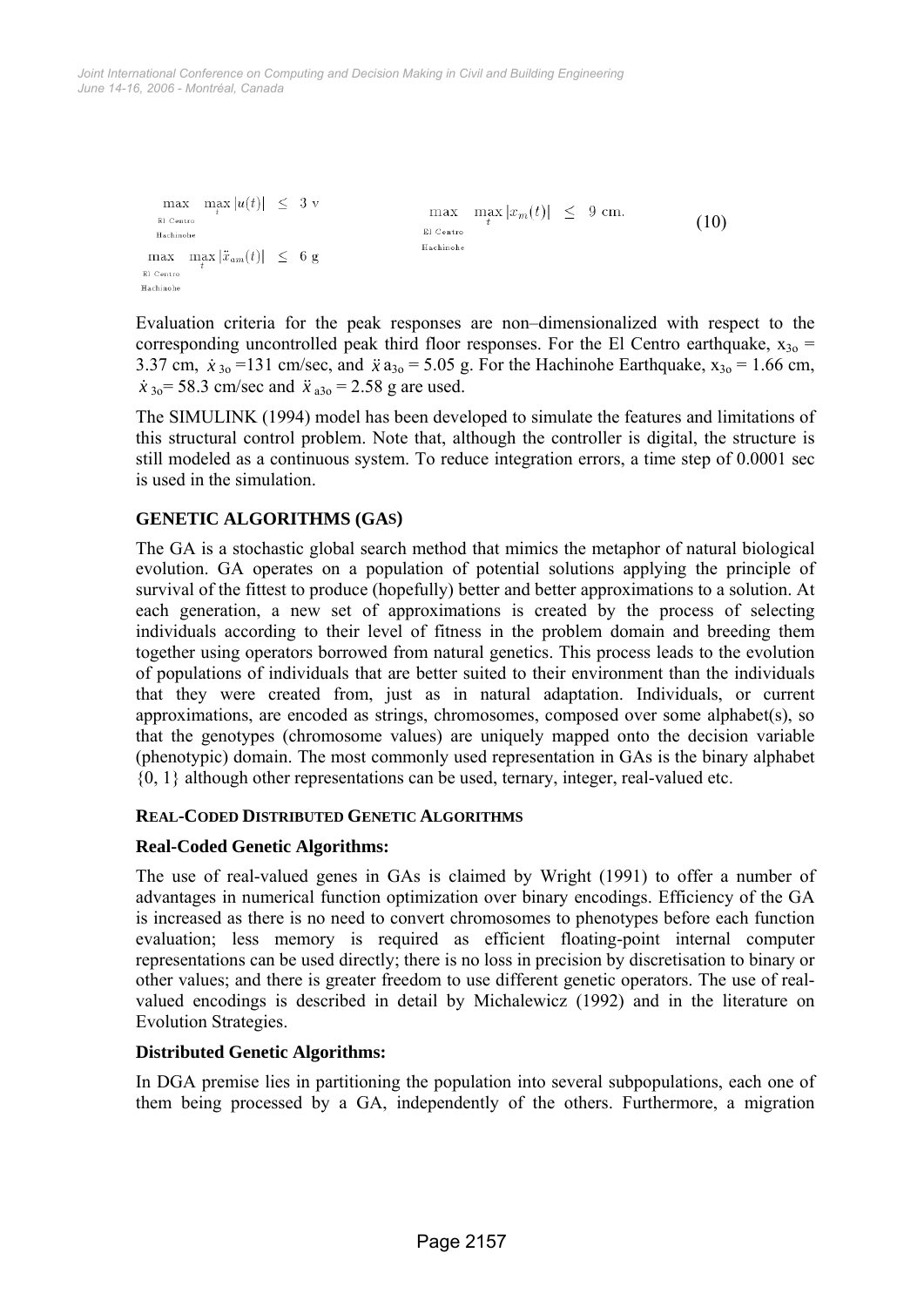mechanism produces a chromosome exchange between the subpopulations. DGA's attempt to overcome premature convergence by preserving diversity due to the semi-isolation of the subpopulations. Another important advantage is that they may be implemented easily on parallel hardware that is very useful method for tall structures where that we have work with extensive parameters. DGA behavior is strongly determined by the migration mechanism's action. In most implementations of this mechanism, copies of the individuals who are subject to migration are sent to one or more neighboring subpopulations. Kröger et al (1999). Call this immigration. Additionally, they investigated emigration, in which individuals leave their subpopulation, and migrate to exactly one of the neighboring subpopulations. Experimental results indicated that the migration strategy of emigration works best. The most general migration strategy is that of unrestricted migration. Here, individuals may migrate from any subpopulation to another.

#### **THE OBJECTIVE AND FITNESS FUNCTIONS:**

The objective function is used to provide a measure of how individuals have performed in the problem domain. In the case of a minimization problem, the fit individuals will have the lowest numerical value of the associated objective function. This raw measure of fitness is usually only used as an intermediate stage in determining the relative performance of individuals in a GA. A fitness function reflects both the objective and a penalty for constraint violation. The fitness function has been constructed in the manner of a sequential unconstrained minimization technique, (i.e., an objective with external penalty functions to handle the constraints). Because the GA does not require derivatives, or even the continuity of the function, several options are available to describe the fitness function. For the present study, the fitness functions to be minimized have been formulated by combining the objective functions  $\phi_i$  and the constraint function  $g_i$  for " $n_{\text{cons}}$ " number of constraints, given by:

$$
f_1 = \phi_1 + \sum_{i=1}^{Ncons} C_i \max[0, g_i]
$$
\n(11)  
\nwhere  $\phi_1 = \max_{\text{eartquake records}} \left[ \max_{t, i} \left\{ \frac{|d_i(t)|}{d^{\max}} \right\} \right]$ 

Where  $\phi_i$ ,  $c_i$ , and  $g_i = i_{th}$  objective function,  $i_{th}$  penalty coefficient, and  $i_{th}$  constraint violation, respectively. In this study, to simplify the selection of the coefficients, *ci* , all of the constraints have been formulated in a scaled form and the same value of *ci* has been used for all the constraints. In the scaled form, constraint functions have been posed as given in Eq.13 to enforce a value greater than the allowed value, or as in Eq.14 to enforce a value less than the allowed value. These functions are negative valued when the constraints are satisfied and positive valued when violated:

$$
g_i = 1 - \frac{\text{actual value}}{\text{allowed}} \le 0
$$
 (13)

$$
g_i = \frac{\text{actual value}}{\text{allowed}} - 1 \le 0 \tag{14}
$$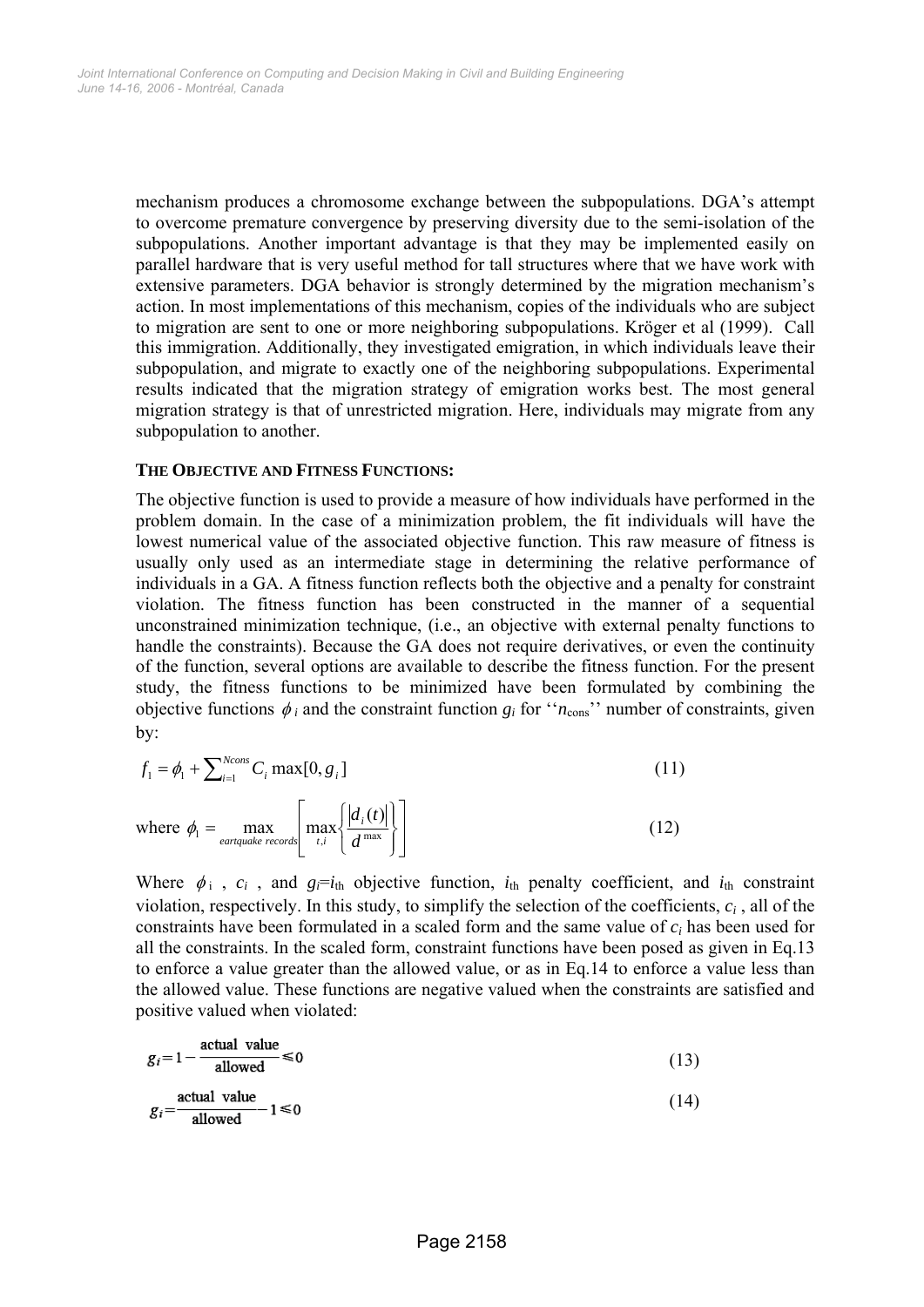## **SELECTION:**

Selection is the process of determining the number of times, or trials, a particular individual are chosen for reproduction and, thus, the number of offspring that an individual will produce. The selection of individuals can be viewed as two separate processes:

1) Determination of the number of trials an individual can expect to receive, and

2) Conversion of the expected number of trials into a discrete number of offspring.

Stochastic universal sampling (SUS) used in this paper is a single-phase sampling algorithm with minimum spread and zero bias. Instead of the single selection pointer employed in roulette wheel methods, SUS uses *N* equally spaced pointers, where *N* is the number of selections required. The population is shuffled randomly and a single random number in the range [0 *Sum*/*N*] is generated, *ptr*. The *N* individuals are then chosen by generating the *N*  pointers spaced by 1, [*ptr*, *ptr*+1, ..., *ptr*+*N*-1], and selecting the individuals whose fatnesses span the positions of the pointers.

#### **INTERMEDIATE RECOMBINATION:**

Given a real-valued encoding of the chromosome structure, intermediate recombination is a method of producing new phenotypes around and between the values of the parent's phenotypes. Offspring are produced according to the rule,

$$
O_1 = P_1 + \alpha (P_2 - P_1) \tag{15}
$$

Where  $\alpha$  is a scaling factor chosen uniformly at random over some interval, typically [-0.25, 1.25] and P1 and P2 are the parent chromosomes. Each variable in the offspring is the result of combining the variables in the parents according to the above expression with a new  $\alpha$ chosen for each pair of parent genes. In geometric terms, intermediate recombination is capable of producing new variables within a slightly larger hypercube than that defined by the parents but constrained by the range of  $\alpha$ .

## **MUTATION:**

With non-binary representations, mutation is achieved by either perturbing the gene values or random selection of new values within the allowed range. Wright (1991) and Janikow et al. (1991) demonstrate how real-coded GAs may take advantage of higher mutation rates than binary-coded GAs, increasing the level of possible exploration of the search space without adversely affecting the convergence characteristics. Many variations on the mutation operator have been proposed. For example, biasing the mutation towards individuals with lower fitness values to increase the exploration in the search without losing information from the fitter individuals or parameterising the mutation such that the mutation rate decreases with the population convergence. Mühlenbein (1993) has introduced a mutation operator for the real-coded GA that uses a non-linear term for the distribution of the range of mutation applied to gene values.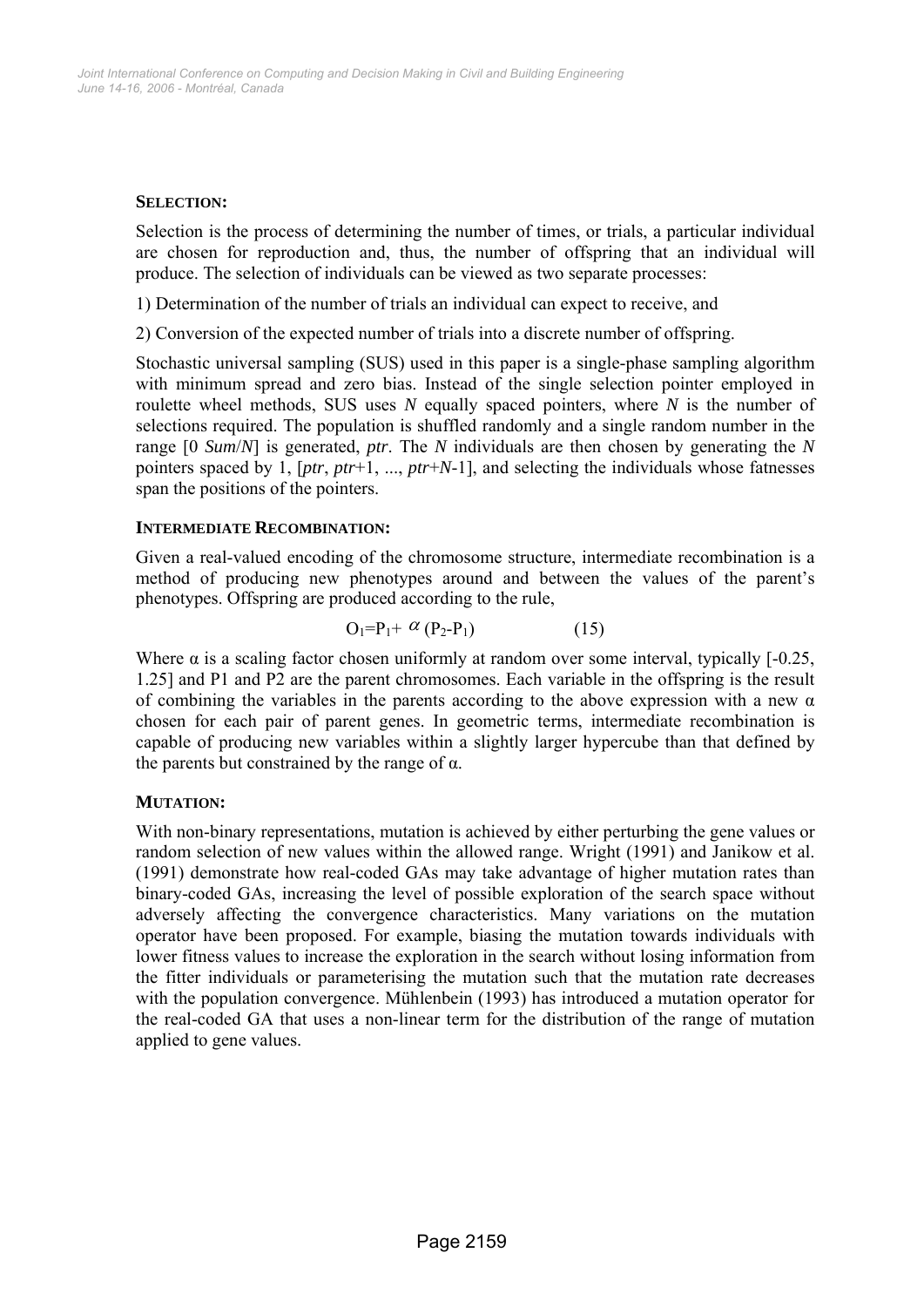## **DGA-BASED CONTROLLER**

The control signal is calculated from Eq.16. Where  $K_r$  is the state feedback gain matrix with 10 elements and  $X_r$  is the 10-dimensional state of reduced order system. In the proposed method  $K_r$  is determined by using DGA to minimize the Eq.6 and Eq.9 with constraints shown in Eq.10.

$$
\hat{U}_r = K_r \cdot X_r \quad \text{where} \quad K_r = [k_1, k_2, \dots, k_9, k_{10}] \tag{16}
$$

## **NUMERICAL RESULTS**

Real-Coded Distributed Genetic Algorithm (DGA) based control method has examined on benchmark problem. The developed controller on El-Centro and Hachinohe earthquake



Fig.5: Proposed Control Method and Sample LQG Method Responses under Hachinohe Earthquake

Ground motion data provided by the benchmark problem has been used. The results of Real-Coded DGA based controller have been compared with several other control methods (the benchmark test results of Fuzzy control , LQG method, H∞ Control , Covariant Control and Sliding mode control methods) are compared with Real-Coded DGA method in Table-I.



Fig.6. Loop Gain Transfer Function and Nyquist Diagram of Transfer Function from Ground Acceleration to 2<sup>nd</sup> Floor Acceleration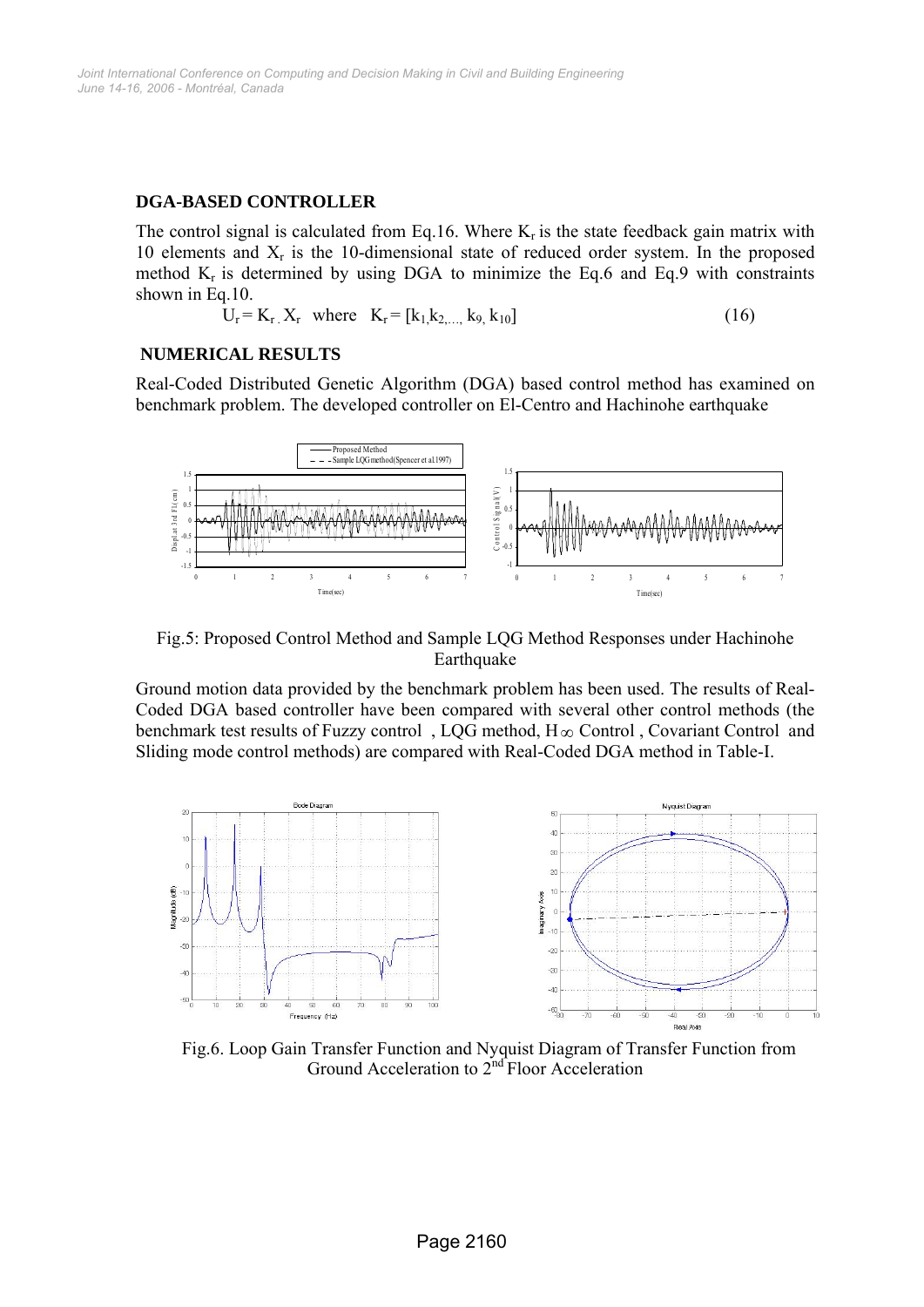Results show that the proposed method reduces the responses of the structure as well as required peak control force very effectively in comparing with other controllers. The results showing the efficiency of proposed method much better than sample LQG and other controllers (Fig.5). The loop gain transfer function is used to examine the closed loop stability of the system. The sample LQG controller was considered to be robust in the design if the magnitude of the loop gain was below -5dB at all frequency above 35 Hz. The loop gain transfer function of Real-Coded DGA controller satisfy the same stability and robustness criteria used in the sample LQG controller design (Fig.6). The controlled responses using DGA controller are compared



| Fig.7: Proposed Control Method and Uncontrolled Responses under El-Centro Earthquake      |  |
|-------------------------------------------------------------------------------------------|--|
| With uncontrolled responses under two historic earthquakes the El-Centro and Hachinohe in |  |
| Fig. 7 respectively.                                                                      |  |

|                | Proposed GA-based<br>Method | control<br>(Case B) | Sample<br>LQG<br>Control* | Covariance<br>control*<br>$(3^{rd}$<br><i>iteration</i> ) | Fuzzy<br>control*<br>(Case B) | $H\infty$<br>control*<br>(set S2) | Sliding<br>mode<br>control* |
|----------------|-----------------------------|---------------------|---------------------------|-----------------------------------------------------------|-------------------------------|-----------------------------------|-----------------------------|
| $J_1$          | 0.1520                      | 0.1939              | 0.283                     | 0.2762                                                    | 0.3232                        | 0.2213                            | 0.1979                      |
| J <sub>2</sub> | 0.2289                      | 0.2886              | 0.440                     | 0.4205                                                    | 0.5087                        | 0.3393                            | 0.2936                      |
| $J_3$          | 0.5347                      | 0.8071              | 0.510                     | 0.5161                                                    | 0.4894                        | 0.7054                            | 0.8221                      |
| $J_4$          | 0.7280                      | 0.7685              | 0.513                     | 0.5200                                                    | 0.4137                        | 0.6994                            | 0.8042                      |
| $J_5$          | 0.6239                      | 0.6974              | 0.628                     | 0.5001                                                    | 0.5981                        | 0.7219                            | 0.7775                      |
| $J_6$          | 0.3471                      | 0.3673              | 0.456                     | 0.4369                                                    | 0.4748                        | 0.3859                            | 0.3738                      |
| $J_7$          | 0.6481                      | 0.6731              | 0.711                     | 0.6908                                                    | 0.8666                        | 0.7097                            | 0.6674                      |
| $J_8$          | 2.2699                      | 1.8144              | 0.670                     | 0.7197                                                    | 0.6249                        | 1.0826                            | 1.6832                      |
| $J_9$          | 2.0438                      | 1.5162              | 0.775                     | 0.9257                                                    | 0.6474                        | 1.1078                            | 1.4903                      |
| $J_{10}$       | 1.813                       | 1.0632              | 1.340                     | 1.0589                                                    | 1.2994                        | 0.9614                            | 1.5673                      |

Table-I: Evaluation Criteria Compared with other Control Methods

# **CONCLUSIONS**

The DGA Based method applied to a benchmark problem- an Active Mass Driver (AMD) system. A design example of practical Benchmark problem is given showing the flexibility and simplicity of this type of control system also specification and performance achieved. It has been shown that this method's performance in the response reduction is far superior to that of the other control methods. The robustness of the DGA base controller satisfies the same stability and robustness criteria used in the sample LQG controller design. The results are compared with other control methods.